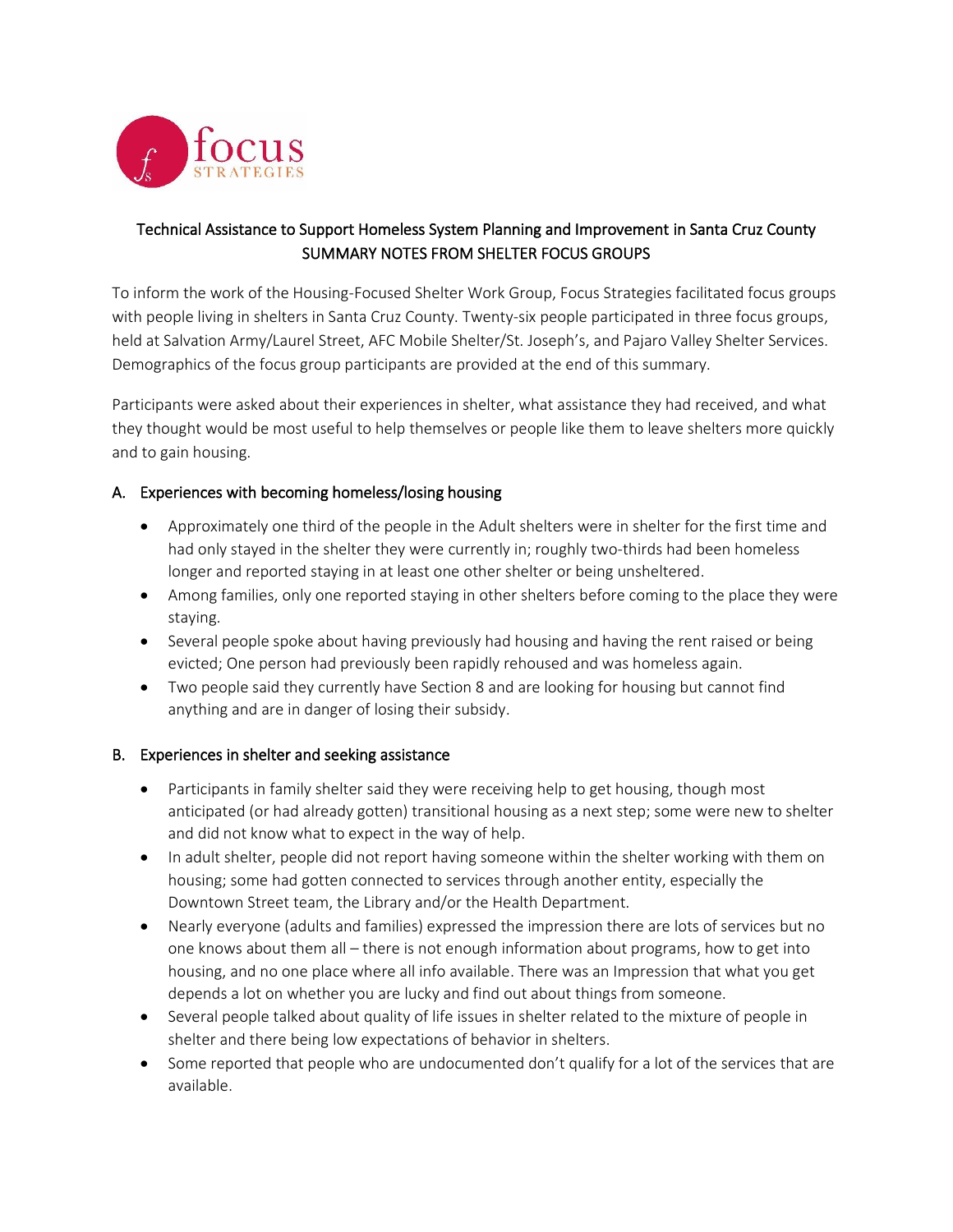- A few people who were familiar with services in other communities (Santa Clara, San Mateo and San Francisco) said there were fewer supports available in shelter in Santa Cruz county.
- C. Things that would be most helpful/most needed. (*Italicized items were most commonly cited*).
	- *Advocates:* Nearly all participants in Adult shelter said there need to be Advocates/Case Managers for everyone. They said it was inconsistent whether someone is assigned a Case Manager or Advocate and that whether you have one makes a big difference in terms of securing the help you need. Getting access to services and housing depends a lot on having someone working with you. Some said there used to be people who came into the shelter to offer help but don't anymore.
	- *Better information*: Nearly all participants (families and adults) said there needs to be better and more consistent information available to shelter residents. No one knows what is available. Residents get different information depending on where they go and who they talk to. There should be better and more consistent information sharing and updated information, and/or one place you can go to learn about what there is and about how to get into housing, especially affordable housing.
	- Deeper and longer rental assistance: Many mentioned a need for more rental assistance funding – Section 8 cannot pay enough, needs an increment, and RRH is not long enough. There needs to be more affordable housing in general.
	- Help finding landlords: Some thought it would be helpful to have a program to identify landlords who will rent to people also that will not raise rents when program is over. Helpful to have listings of landlords who will take people who are/have been homeless.
	- Flexible financial assistance: People were mixed on whether there is a need for more financial assistance for short term needs such as applications, deposits, etc. Some said this would be helpful, but many said that type of funding already exists, particularly for families, and that this is not where the biggest gap is.
	- Longer stays in shelter/more transitional programs: Some mentioned favorable impressions or experiences with longer programs that provide more time and more support for gaining work.
	- Work trade or other sharing options: Some people suggested a facilitated work/rent swap program where people could help a homeowner, and/or more shared housing or communal living options.
	- Basic services: Many adults said there is a large need for more basic services showers, laundry, toilets – and that people can't seek housing or work if can't get clean. Some also mentioned the need for travel support such as bus passes. These are available for medical appointments but not to look for work or housing.
	- More treatment/sober living, sober shelters: Several people said there needs to be treatment options available, though they were usually speaking about what they perceived as other people's needs. Several thought there should be different places for people who are not using substances and don't have mental health needs.
	- More regular consultation with service users: Some people mentioned that people who use services are not consulted with enough or listened to in their experience of the programs and felt more user input needs to be built into programs and the system overall.